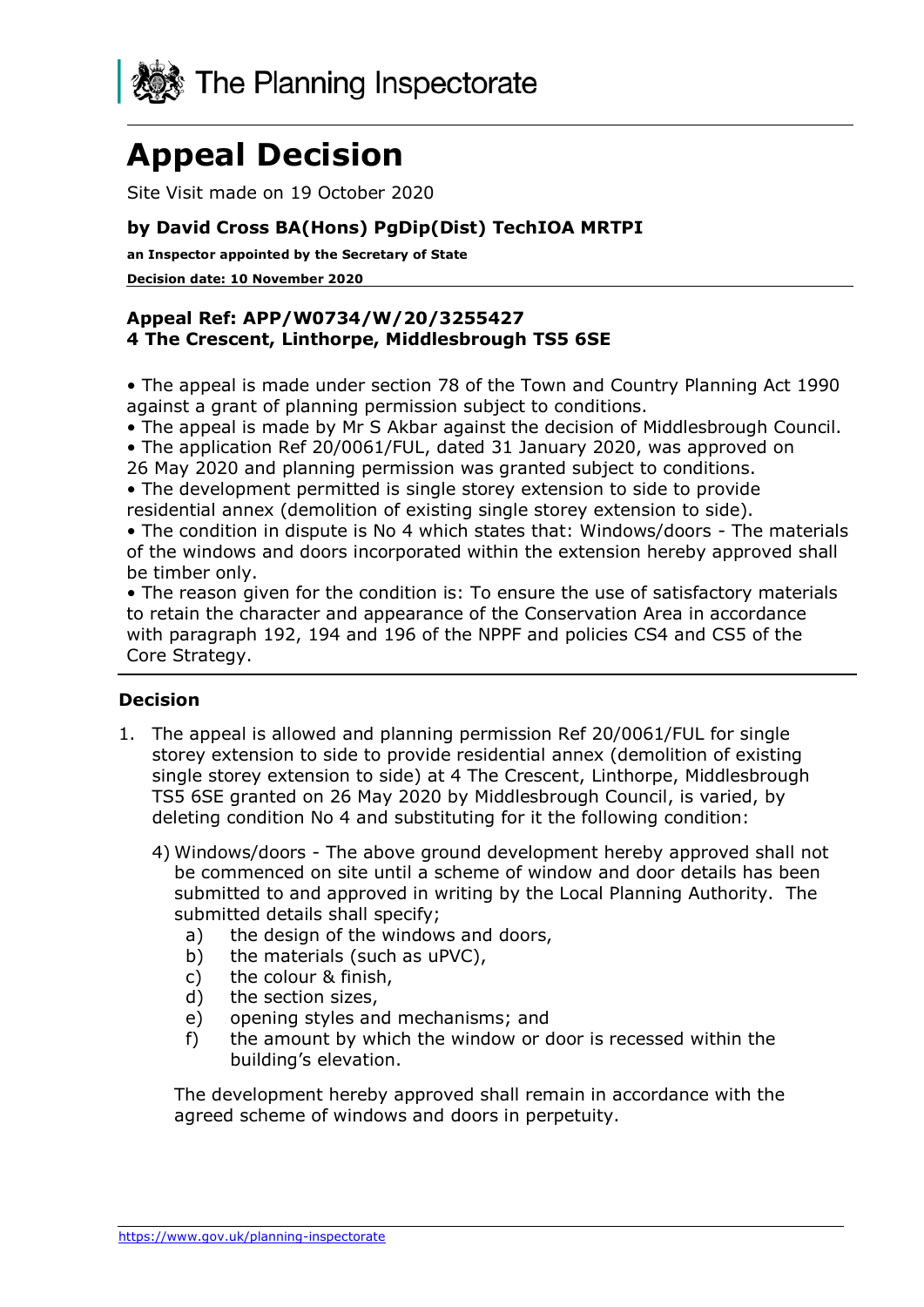## **Background and Main Issue**

- 2. The appeal site is located within the Linthorpe Conservation Area. Planning permission for a side extension to the dwelling included a condition requiring that windows and doors within the extension shall be timber only. The appellant has objected to this condition as he wishes to use uPVC for the windows and doors subject to agreeing an appropriate design. The proposed condition related solely to the use of materials, and did not include controls relating to matters including design.
- 3. Taking this background into account, the main issue is whether the condition is reasonable or necessary in the interests of the character or appearance of the Conservation Area.

#### **Reasons**

- 4. The appeal site is within the Linthorpe Conservation Area, which derives its significance as a designated heritage asset from its village origins which have grown into high quality late nineteenth and early twentieth century suburbs. The appeal site is a substantial building in a large plot and is a good example of historical suburban development and as such makes a positive contribution to the Conservation Area. This contribution is enhanced further due to the prominence of the building.
- 5. However, the character of the extant building has been compromised due to an unsympathetic extension to the side as well as the replacement of a number of windows with unsuitable modern designs, including the use of uPVC frames.
- 6. The proposed extension would be of a design which complements the existing building, and due to the removal of the existing unsympathetic extension this would enhance the character and appearance of the Conservation Area.
- 7. I have some sympathy with the Council's approach in respect of requiring timber windows on front elevations and I am mindful of the incremental improvements to the Conservation Area that this approach could deliver. The importance of this approach is reflected in the Article 4 Direction which applies in this area. However, within the context of the appeal proposal, the use of uPVC windows of a suitable design would not negate the enhancements arising from the proposal as a whole, including the demolition of the existing extension and the construction of a more sympathetic replacement.
- 8. The appearance of the site is further compromised by the inappropriate window designs on the host dwelling. The appellant refers to his intention to replace these windows, although this is not part of the appeal proposal and is not addressed by the disputed condition. Within the context of the windows within the existing property, windows of an appropriate design within the extension would represent an enhancement even if constructed from uPVC.
- 9. The appellant has suggested two alternative window designs. Firstly, casement windows with horns added to replicate sliding sash windows. However, I consider that these would not be of a suitable design and would appear as a clumsy pastiche outweighing the benefits of the proposal. Secondly, uPVC sliding sash windows and doors of a similar material. I acknowledge that this window design would not fully replicate the appearance of timber framed sash windows, including matters of finish and fine detailing. That said, I consider that a sliding sash uPVC framed design could be suitable within the context of